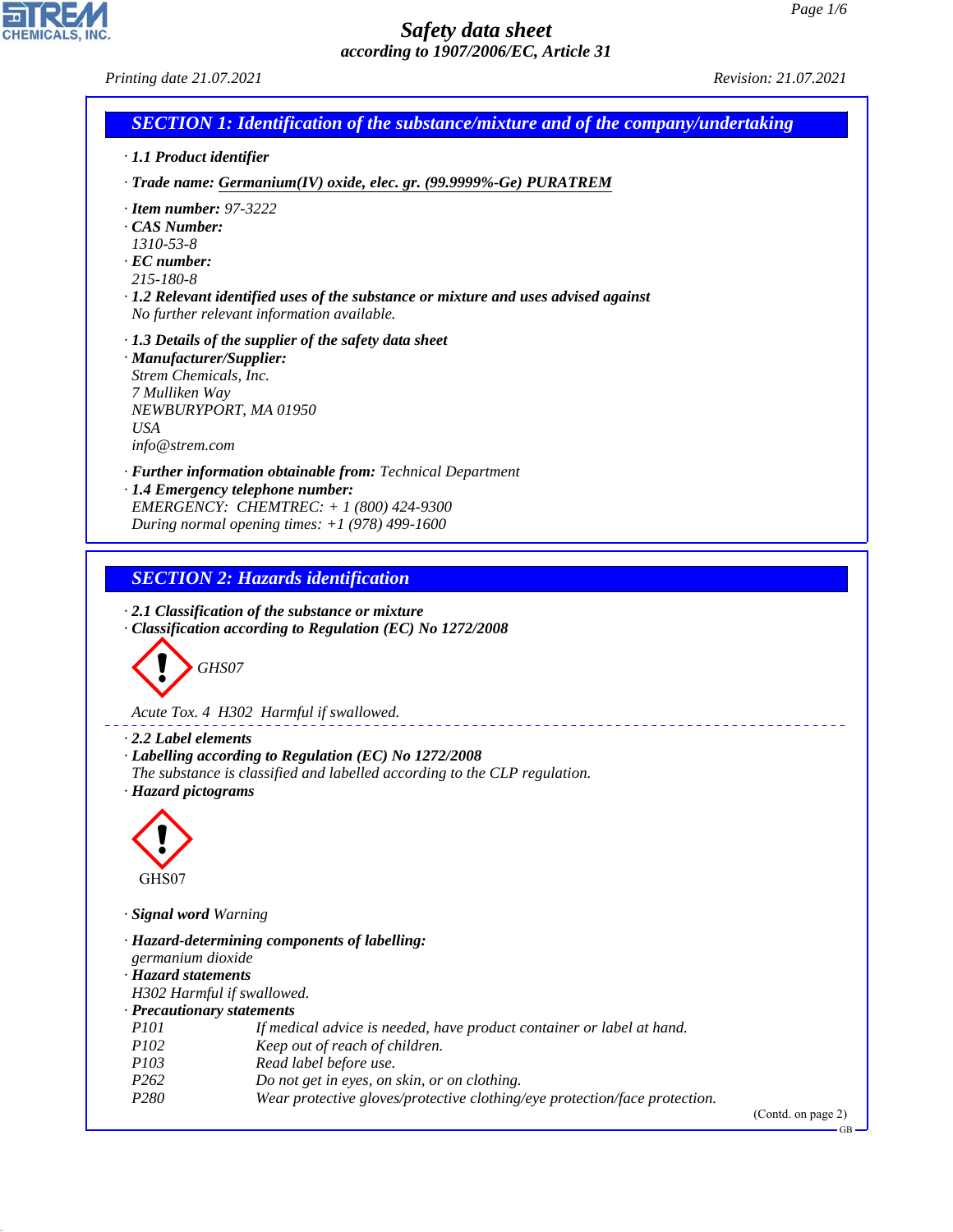*Printing date 21.07.2021 Revision: 21.07.2021*

*Trade name: Germanium(IV) oxide, elec. gr. (99.9999%-Ge) PURATREM*

(Contd. of page 1)

|               | P305+P351+P338 IF IN EYES: Rinse cautiously with water for several minutes. Remove contact lenses, if |
|---------------|-------------------------------------------------------------------------------------------------------|
|               | present and easy to do. Continue rinsing.                                                             |
| $P304 + P340$ | IF INHALED: Remove person to fresh air and keep comfortable for breathing.                            |
| $P403 + P233$ | Store in a well-ventilated place. Keep container tightly closed.                                      |
| <i>P501</i>   | Dispose of contents/container in accordance with local/regional/national/international                |
|               | <i>regulations.</i>                                                                                   |

*· 2.3 Other hazards*

*· Results of PBT and vPvB assessment*

*· PBT: Not applicable.*

*· vPvB: Not applicable.*

#### *SECTION 3: Composition/information on ingredients*

*· 3.1 Chemical characterisation: Substances*

*· CAS No. Description*

*1310-53-8 germanium dioxide*

- *· Identification number(s)*
- *· EC number: 215-180-8*

### *SECTION 4: First aid measures*

*· 4.1 Description of first aid measures · General information:*

*Symptoms of poisoning may even occur after several hours; therefore medical observation for at least 48 hours after the accident.*

*· After inhalation: Supply fresh air; consult doctor in case of complaints.*

*· After skin contact: Immediately rinse with water.*

*· After eye contact: Rinse opened eye for several minutes under running water. Then consult a doctor.*

*· After swallowing: Call for a doctor immediately.*

*· 4.2 Most important symptoms and effects, both acute and delayed No further relevant information available.*

*· 4.3 Indication of any immediate medical attention and special treatment needed*

*No further relevant information available.*

### *SECTION 5: Firefighting measures*

*· 5.1 Extinguishing media*

*· Suitable extinguishing agents: Use fire extinguishing methods suitable to surrounding conditions.*

*· 5.2 Special hazards arising from the substance or mixture No further relevant information available.*

*· 5.3 Advice for firefighters*

*· Protective equipment: No special measures required.*

#### *SECTION 6: Accidental release measures*

*· 6.1 Personal precautions, protective equipment and emergency procedures Not required.*

*· 6.2 Environmental precautions: No special measures required.*

*· 6.3 Methods and material for containment and cleaning up: Dispose contaminated material as waste according to item 13.*

*· 6.4 Reference to other sections*

44.1.1

*See Section 7 for information on safe handling.*

*See Section 8 for information on personal protection equipment.*

(Contd. on page 3)

GB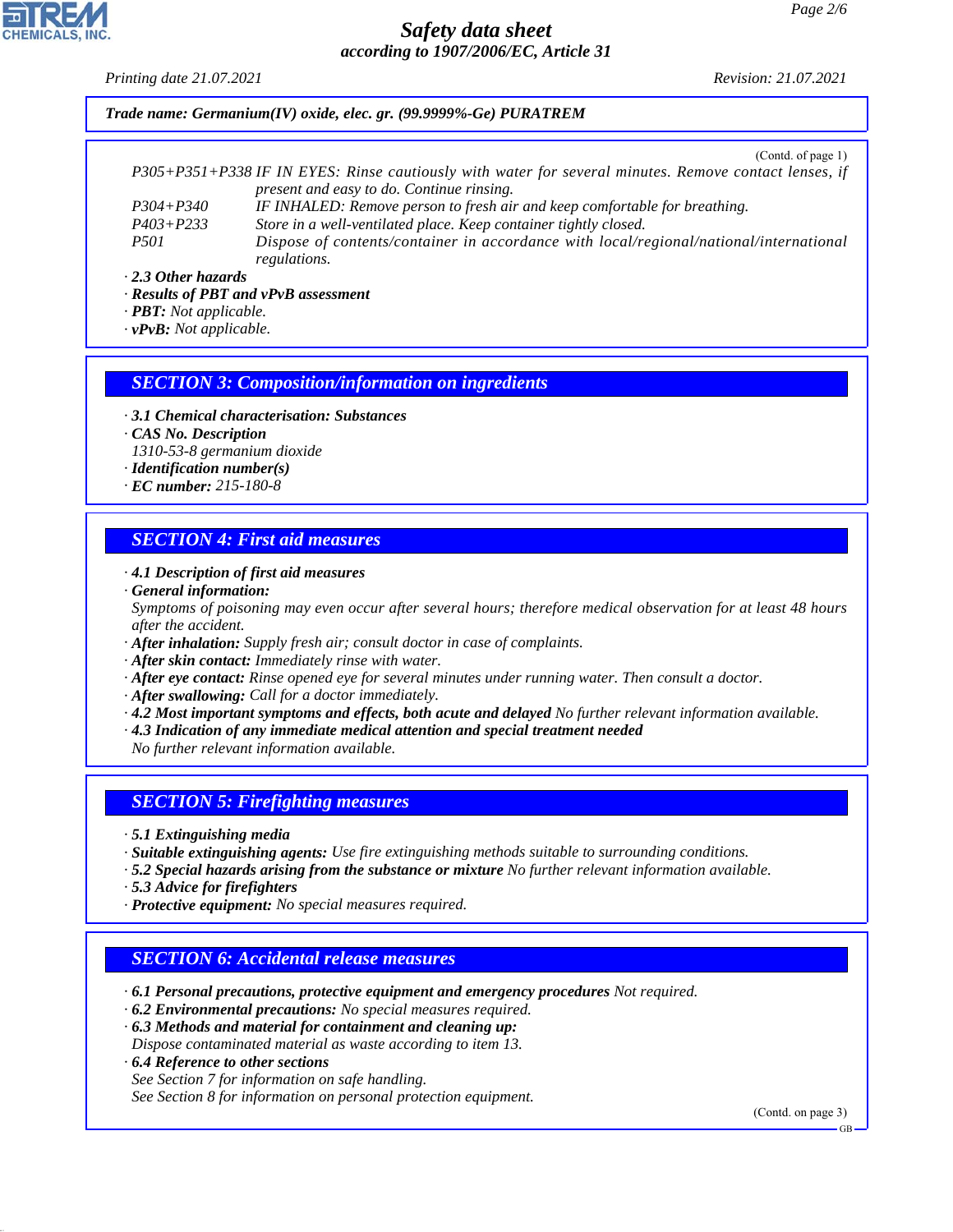*Printing date 21.07.2021 Revision: 21.07.2021*

*Trade name: Germanium(IV) oxide, elec. gr. (99.9999%-Ge) PURATREM*

(Contd. of page 2)

*See Section 13 for disposal information.*

#### *SECTION 7: Handling and storage*

*· 7.1 Precautions for safe handling No special precautions are necessary if used correctly.*

- *· Information about fire and explosion protection: No special measures required.*
- *· 7.2 Conditions for safe storage, including any incompatibilities*
- *· Storage:*
- *· Requirements to be met by storerooms and receptacles: No special requirements.*
- *· Information about storage in one common storage facility: Not required.*
- *· Further information about storage conditions: None.*
- *· 7.3 Specific end use(s) No further relevant information available.*

#### *SECTION 8: Exposure controls/personal protection*

*· Additional information about design of technical facilities: No further data; see item 7.*

- *· 8.1 Control parameters*
- *· Ingredients with limit values that require monitoring at the workplace: Not required.*
- *· Additional information: The lists valid during the making were used as basis.*
- *· 8.2 Exposure controls*
- *· Personal protective equipment:*
- *· General protective and hygienic measures: Wash hands before breaks and at the end of work.*
- *· Respiratory protection: Not required.*
- *· Protection of hands:*



44.1.1

\_S*Protective gloves*

*The glove material has to be impermeable and resistant to the product/ the substance/ the preparation.*

*Due to missing tests no recommendation to the glove material can be given for the product/ the preparation/ the chemical mixture.*

*Selection of the glove material on consideration of the penetration times, rates of diffusion and the degradation*

*· Material of gloves*

*The selection of the suitable gloves does not only depend on the material, but also on further marks of quality and varies from manufacturer to manufacturer.*

*· Penetration time of glove material*

*The exact break through time has to be found out by the manufacturer of the protective gloves and has to be observed.*

*· Eye protection: Safety glasses*

| .9.1 Information on basic physical and chemical properties<br><b>General Information</b> |                                |                    |
|------------------------------------------------------------------------------------------|--------------------------------|--------------------|
| $\cdot$ Appearance:                                                                      |                                |                    |
| Form:                                                                                    | Powder                         |                    |
| Colour:                                                                                  | White                          |                    |
| $\cdot$ Odour:                                                                           | <i><u><b>Odourless</b></u></i> |                    |
| • Odour threshold:                                                                       | Not determined.                |                    |
| $\cdot$ pH-value:                                                                        | Not applicable.                |                    |
| $\cdot$ Change in condition<br>Melting point/freezing point:                             | $1.111 - 1.119$ °C             |                    |
|                                                                                          |                                | (Contd. on page 4) |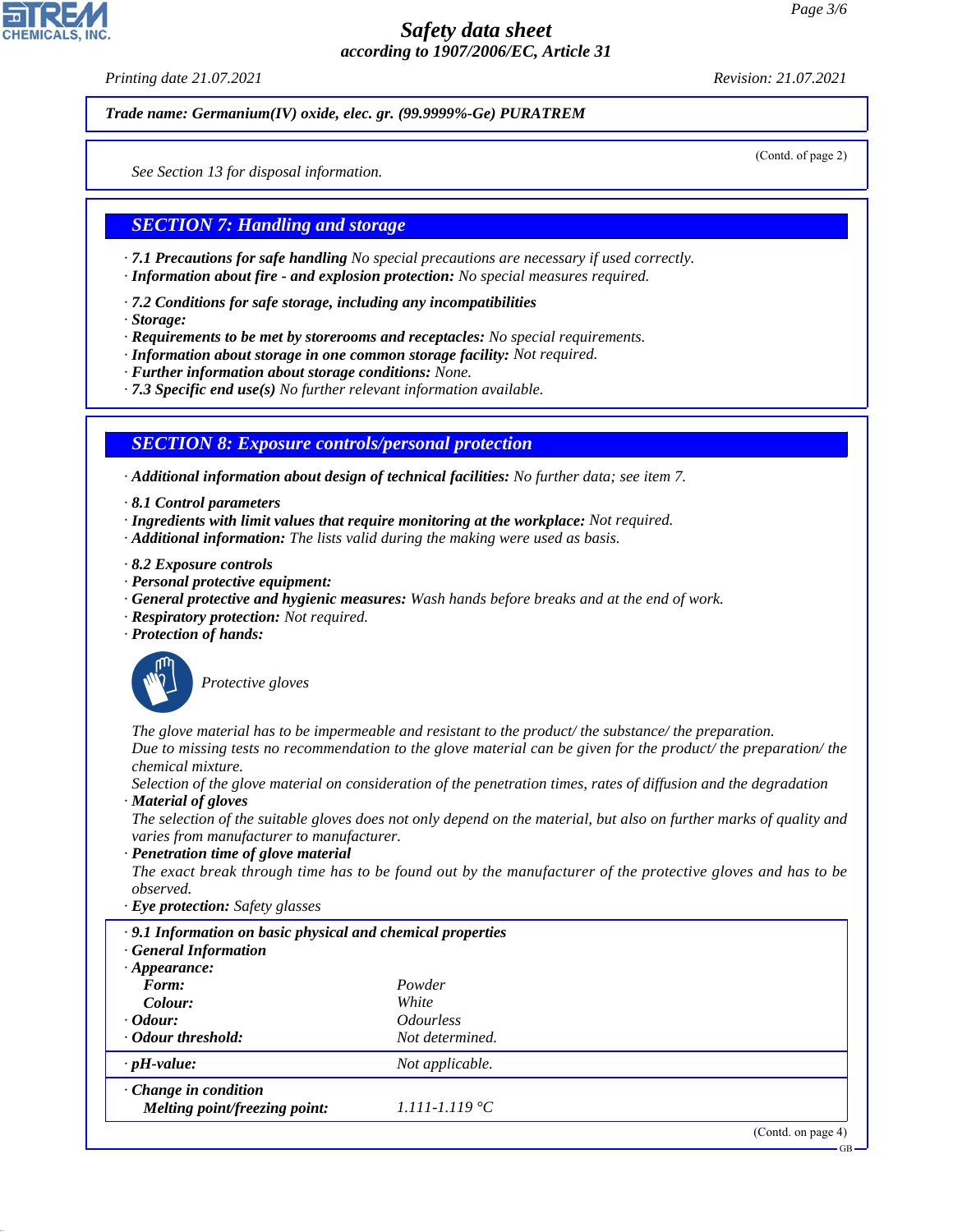*Printing date 21.07.2021 Revision: 21.07.2021*

**CHEMICALS, INC.** 

|  | Trade name: Germanium(IV) oxide, elec. gr. (99.9999%-Ge) PURATREM |  |  |  |
|--|-------------------------------------------------------------------|--|--|--|
|--|-------------------------------------------------------------------|--|--|--|

|                                                        | (Contd. of page 3)                            |
|--------------------------------------------------------|-----------------------------------------------|
| Initial boiling point and boiling range: Undetermined. |                                               |
| · Flash point:                                         | Not applicable.                               |
| · Flammability (solid, gas):                           | Not determined.                               |
| · Ignition temperature:                                |                                               |
| Decomposition temperature:                             | Not determined.                               |
| · Auto-ignition temperature:                           | Not determined.                               |
| $\cdot$ Explosive properties:                          | Product does not present an explosion hazard. |
| · Explosion limits:                                    |                                               |
| Lower:                                                 | Not determined.                               |
| Upper:                                                 | Not determined.                               |
| · Vapour pressure:                                     | Not applicable.                               |
| $\cdot$ Density at 20 $\cdot$ C:                       | 4.228 $g/cm^3$                                |
| · Relative density                                     | Not determined.                               |
| · Vapour density                                       | Not applicable.                               |
| $\cdot$ Evaporation rate                               | Not applicable.                               |
| · Solubility in / Miscibility with                     |                                               |
| water:                                                 | Insoluble.                                    |
| · Partition coefficient: n-octanol/water:              | Not determined.                               |
| · Viscosity:                                           |                                               |
| Dynamic:                                               | Not applicable.                               |
| Kinematic:                                             | Not applicable.                               |
| · Solvent content:                                     |                                               |
| Organic solvents:                                      | $0.0\%$                                       |
| $VOC$ (EC)                                             | $0.00\%$                                      |
| <b>Solids content:</b>                                 | 100.0%                                        |
| · 9.2 Other information                                | No further relevant information available.    |

# *SECTION 10: Stability and reactivity*

*· 10.1 Reactivity No further relevant information available.*

*· 10.2 Chemical stability*

*· Thermal decomposition / conditions to be avoided: No decomposition if used according to specifications.*

*· 10.3 Possibility of hazardous reactions No dangerous reactions known.*

*· 10.4 Conditions to avoid No further relevant information available.*

*· 10.5 Incompatible materials: No further relevant information available.*

*· 10.6 Hazardous decomposition products: No dangerous decomposition products known.*

## *SECTION 11: Toxicological information*

- *· 11.1 Information on toxicological effects*
- *· Acute toxicity*

44.1.1

*Harmful if swallowed.*

(Contd. on page 5)

GB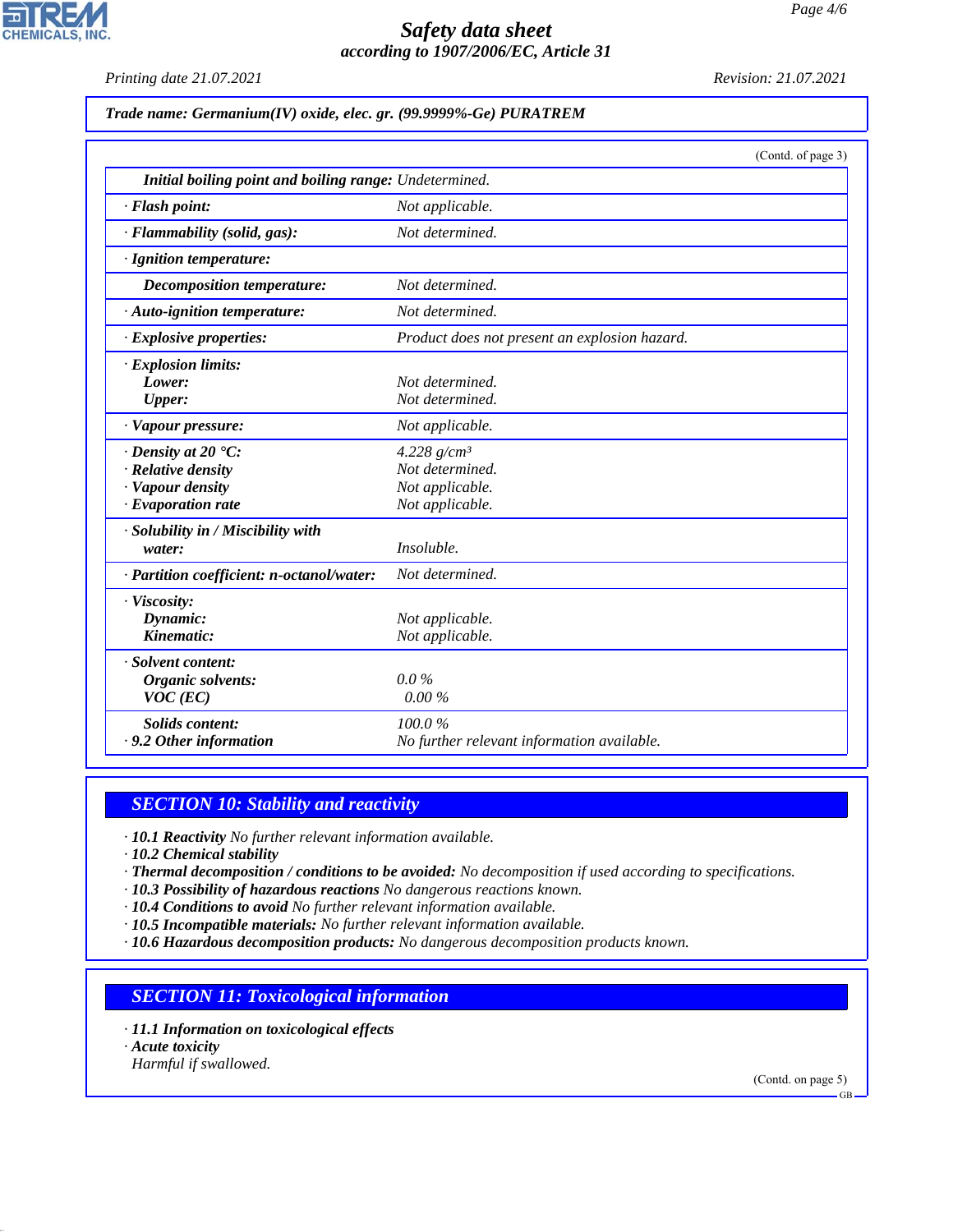*Printing date 21.07.2021 Revision: 21.07.2021*

*Trade name: Germanium(IV) oxide, elec. gr. (99.9999%-Ge) PURATREM*

(Contd. of page 4)

#### *· LD/LC50 values relevant for classification:*

*1310-53-8 germanium dioxide*

# *Oral LD50 1250 mg/kg (rat)*

*· Primary irritant effect:*

- *· Skin corrosion/irritation Based on available data, the classification criteria are not met.*
- *· Serious eye damage/irritation Based on available data, the classification criteria are not met.*
- *· Respiratory or skin sensitisation Based on available data, the classification criteria are not met.*
- *· CMR effects (carcinogenity, mutagenicity and toxicity for reproduction)*
- *· Germ cell mutagenicity Based on available data, the classification criteria are not met.*
- *· Carcinogenicity Based on available data, the classification criteria are not met.*
- *· Reproductive toxicity Based on available data, the classification criteria are not met.*
- *· STOT-single exposure Based on available data, the classification criteria are not met.*
- *· STOT-repeated exposure Based on available data, the classification criteria are not met.*
- *· Aspiration hazard Based on available data, the classification criteria are not met.*

#### *SECTION 12: Ecological information*

#### *· 12.1 Toxicity*

- *· Aquatic toxicity: No further relevant information available.*
- *· 12.2 Persistence and degradability No further relevant information available.*
- *· 12.3 Bioaccumulative potential No further relevant information available.*
- *· 12.4 Mobility in soil No further relevant information available.*
- *· Additional ecological information:*
- *· General notes: Not known to be hazardous to water.*
- *· 12.5 Results of PBT and vPvB assessment*
- *· PBT: Not applicable.*
- *· vPvB: Not applicable.*
- *· 12.6 Other adverse effects No further relevant information available.*

#### *SECTION 13: Disposal considerations*

- *· 13.1 Waste treatment methods*
- *· Recommendation*

44.1.1

*Must not be disposed together with household garbage. Do not allow product to reach sewage system.*

- *· Uncleaned packaging:*
- *· Recommendation: Disposal must be made according to official regulations.*

# *SECTION 14: Transport information · 14.1 UN-Number · ADR, ADN, IMDG, IATA not regulated · 14.2 UN proper shipping name · ADR, ADN, IMDG, IATA not regulated · 14.3 Transport hazard class(es) · ADR, ADN, IMDG, IATA · Class not regulated* (Contd. on page 6) GB